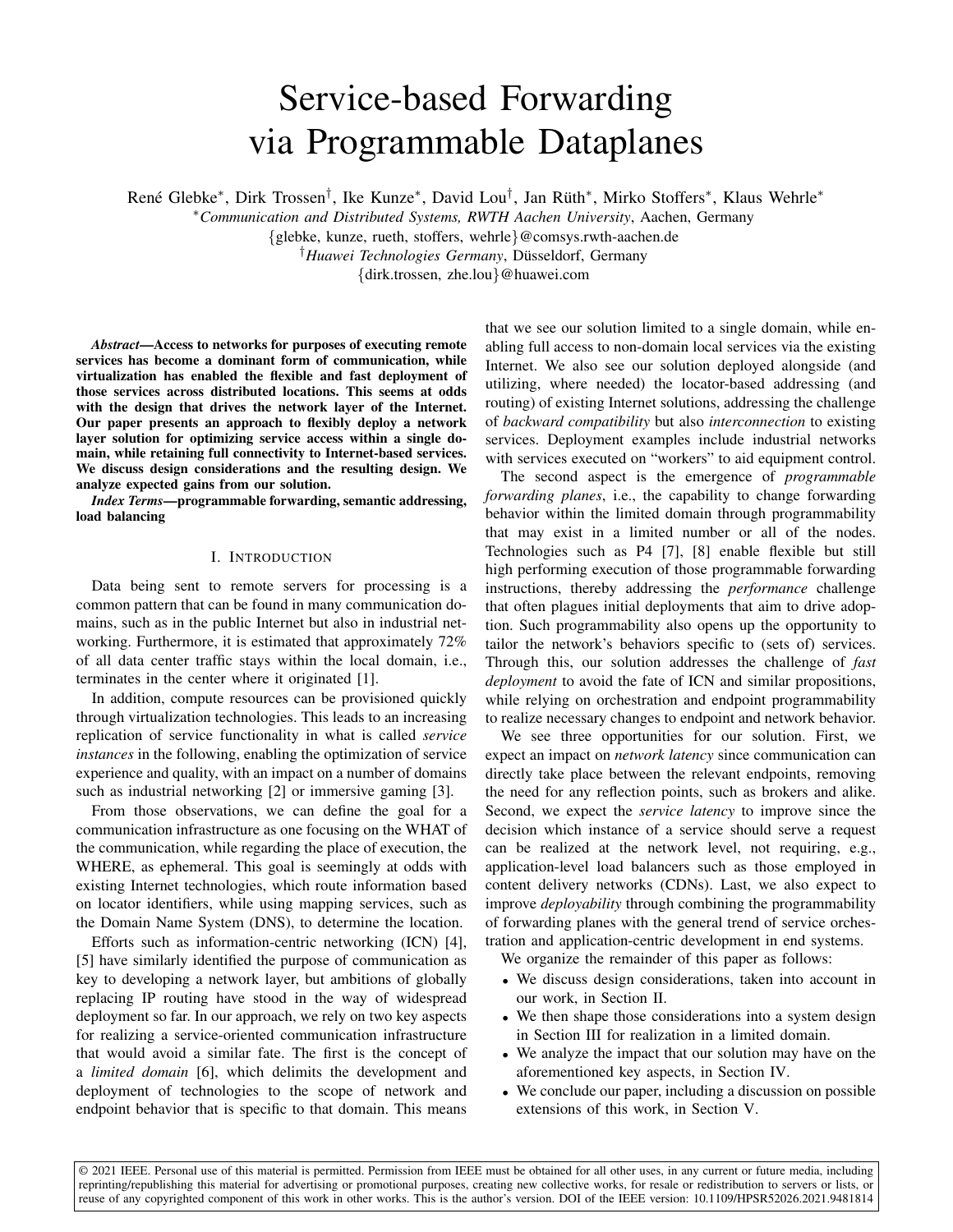# II. DESIGN CONSIDERATIONS

Our main design goals are the *routing on service names* and the *steering of traffic* aided by in-network programmability, while limiting the deployment to *limited domains* that strongly exhibit the expected service-oriented nature of communication. We elaborate on the main considerations to achieve these goals through our design in the following.

## *A. Addressing*

We observed already in the introduction that the servicecentricity of the endpoint behavior is key, which is directly reflected in the addressing utilized. Here, the identity of the service matters foremost in finding suitable service instances out of the pool of (many) possible ones. For this, we utilize the concept of a *serviceID* that represents the overall service that is implemented by those possible service instances.

A number of choices exist for the naming of services. A first option is to use structured binary names, such as those used in ICN [9]. Another option is that of a *P:L* name, where *P* is rooted in the security credentials of the principal owner of the services and the label *L* identifies the service itself [5]. Both approaches, however, were designed with global deployment in mind, resulting in possibly long names, although [9] does allow for app-specific short names. Given the limited domain nature of our envisioned deployment, we advocate instead to use simple binary identifiers of fixed size, assuming the existence of a domain-local service for mapping app-level names onto those identifies. Using such shorter, fixed size identifiers also allows for a practical integration of the identifier into existing packet structures.

Apart from the service identifier, the location of the service instance does still matter, as we discuss in more detail in Section II-C. For that reason, our design also utilizes IP addresses (and therefore IP routing and forwarding solutions).

#### *B. Service Scheduling*

When selecting the most 'suitable' service instance from the pool of deployed ones, several criteria may define what is 'suitable'. Traditional constrained routing solutions, such as EIGRP [10], utilize network-centric metrics, foremost delay and bandwidth, to steer traffic to a specific destination. We instead foresee *service-specific metrics*, such as the load of an instance, certain compute capabilities (that may differentiate the service implementation in terms of execution speed or storage capability), or end-to-end delay (which goes beyond network delay to include, e.g., the processing for a response). Hence, our design needs to support such service-specific metrics and the necessary selection criteria to choose based on such metrics. We here expect the biggest impact of using programmable dataplanes through efficiently implementing those metric-specific forwarding decisions, while we still see those service-specific decisions as being aligned with end-toend arguments, where the programmable forwarding behavior is seen as an *"...incomplete version of the function [standing at the endpoints] provided by the communication system [that] may be useful as a performance enhancement."* [11].

# *C. Instance Affinity*

While the identification of the most suitable service instance is driven by the serviceID and the metric to choose one of the available service instances, our design must also accommodate the situation in which traffic must continue to be steered to an initially selected service instance. Reasons for this situation are, e.g., the creation of application-specific state at the service instance; we call this property *instance affinity*.

For this, we utilize existing locator-based addressing to support instance affinity by differentiating the initial *service request*, forwarded based on the serviceID/metric selection, from an *instance request* to a specific instance. Here, the response from the service instance chosen in the service request provides the necessary locator information to realize the continued communication with that specific service instance.

It is important to understand that only the service instance and client can decide when affinity is no longer required in that the client issues another service request, rather than use the locator of the service instance it maintained affinity to before. This would also support short-lived, even single packet requests by only using service requests.

## *D. Forwarding Behavior*

As discussed before, the forwarding behavior extends existing locator-based forwarding (i.e., longest-prefix match of IP addresses) through a service-centric behavior. Here, the service identifier and metric need to be used to select from a set of available service instances. The information on those service instances is assumed to be provided by a routing protocol to build a suitable *service routing table* alongside the existing IP routing table. In the case of a service request, the set of instances, determined by the serviceID, is then further constrained through the metric-based decision. If instead, an instance request is provided (indicated by the missing serviceID), normal locator-based forwarding applies.

While a design may strive for supporting a rich set of supported metrics, our selection is driven by the ability to realize them in programmable forwarding planes, while allowing for clear impact on service and network latency.

#### *E. Scope of Limited Domain*

As discussed before, we see our solution deployed within a limited domain. Coupled with the intention of utilizing programmable forwarding switches, we see the scope of such domains reach from a single switch (e.g., in localized industrial deployments) to larger bridged Ethernet deployments (e.g., in larger factories) to larger routed domains (e.g., campus networks). The extension to the latter requires a routing protocol for distributing service identification and metric information; we discuss this aspect in Section III-B.

A key aspect for the limited domain is its interconnection to other limited domains and the Internet itself<sup>1</sup>. In our current design, we assume client knowledge to differentiate the access

<sup>&</sup>lt;sup>1</sup>Note that the limited domain itself can span different geographical locations, e.g., different industrial sites, by virtue of tunnels between the separate deployments, still forming a single limited domain.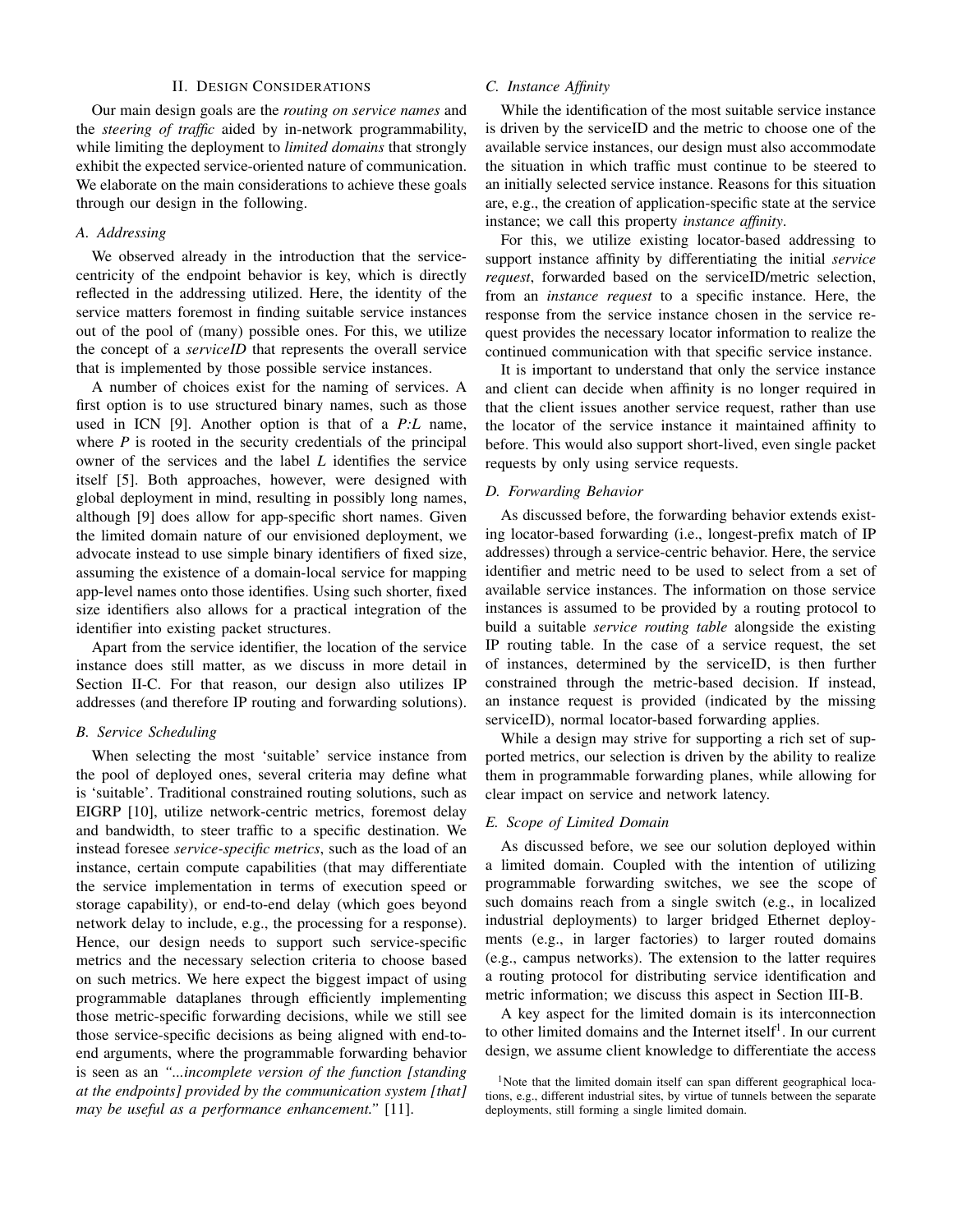to services within the limited domain versus those provided in the Internet. An approach for ensuring true interconnection without such client knowledge required is left for future work.

# *F. Security*

Security in service interactions is paramount, both at the level of the service relation as well as content. For the latter, encrypting the payload of a service request is entirely left to the application, similar to the Internet. Technologies such as TLS can be used over a suitable transport protocol like TCP or QUIC. In its current version 1.3 [12], this would facilitate 1- RTT secure transactions. With newer work, such as *Encrypted Client Hello*  $(ECH)^2$ , even 0-RTT can be achieved, thereby well supporting single request interactions.

The privacy of the service relation can be achieved by using service-specific serviceIDs (e.g., by providing a mapping service separate from the network provider). If the deployment, however, is entirely vertical, i.e., the service and network provider may be the same entity, privacy of the communication relation may not be an issue, in which case a simple hashing of service information into serviceIDs may suffice.

## III. SYSTEM DESIGN

We now present our design utilizing programmable dataplanes (PDPs). Due to the large variety of PDPs, we do not aim for an implementation on a specific PDP but generality. For this, we target the more abstract *RMT* architecture [13], whose match-action pipeline based operation principle is most prominently embodied by the P4 language [7], [8] and implemented by a multitude of PDPs (see e.g., [14] for an overview). Furthermore, we aim for coexistence with legacy systems, in order to enable an incremental deployment.

We first present the major components of our design together with the broad interaction scheme. We then discuss the intended system scope, the addressing mechanism, and the constraint model clients and service instances use to express their desires and abilities. Finally, we show how we realize our forwarding mechanism on PDPs (switches) based on P4/RMT.

## *A. Architecture*

Our system, visualized in Figure 1, comprises three types of entities: workers, clients, and service scheduling units. *Workers* offer a set of services, thereby acting as service instances for those services. A worker can be any type of uniquely identifiable system, such as a hardware server or a virtual machine (already running or instantiated on-demand). Services are accessed by *clients*, whose service requests are dispatched by *service scheduling units* (SSUs) on programmable switches. All entities are interconnected within some limited domain. Services are addressed using a unique *serviceID*; one or more workers may provide realizations of a service exposed by a given serviceID.

Offering services: Workers announce their participation in providing a given service by announcing its associated serviceID, together with constraint information (which we

<sup>2</sup>https://blog.cloudflare.com/encrypted-client-hello/



Fig. 1: Main entities and relations in our architecture.

detail in Section III-D), to their local SSU, which in turn disseminates the information to its peer SSUs. For gathering of constraint information, workers employ *service monitors* to ascertain their current constraints for executing instances of the services they offer. Monitors may coordinate with running instances of the service they monitor, as well as with other local monitors, to determine the current constraints. The result of a monitor's work is a *constraint value* (CV) sent to the SSU, which matches the current CVs of all workers against the requirements contained within the requests received by clients. Monitors can run periodically or on an on-demand basis, depending on the nature of their respective service; whenever they detect a change in the CV they deem significant, they inform the SSU accordingly.

Accessing services: When a client wishes to access a service, it sends a *service request* to its local SSU, which in turn schedules the request packet to a chosen worker (described later in Section III-E). The worker then processes the request and, depending on the nature of the service, sends a response to the client. Workers support the execution of *workloads*, representing a stream of packets that a client sends when using a certain service and for which an instance relationship must be maintained for reasons of, e.g., ephemeral state being created at the worker (independent workloads may be dispatched to separate workers). We refer to requests by clients within the same workload following the initial request and a response by the worker as *instance requests*. When responding to the clients, workers provide their IP locators, which the clients use for their subsequent instance requests. The requests from clients also encode means for workers to provide responses that allow clients to distinguish responses to multiple requests issued in parallel (e.g., port numbers in plain TCP/UDP or connection IDs in QUIC headers [15]). Note that while service requests target single services only, workers may likewise request the execution of subsequent services for their workloads, which enables processing chains.

The described interaction between client and workers allows for a 0-RTT communication from the client to the chosen worker. Within a multi-packet workload, however, the client will need to wait for the worker's response first to obtain its IP locator. This, however, is consistent with the typical behavior in connection-based scenarios (e.g., TCP), albeit introducing an initial 1-RTT delay. However, if combined with transport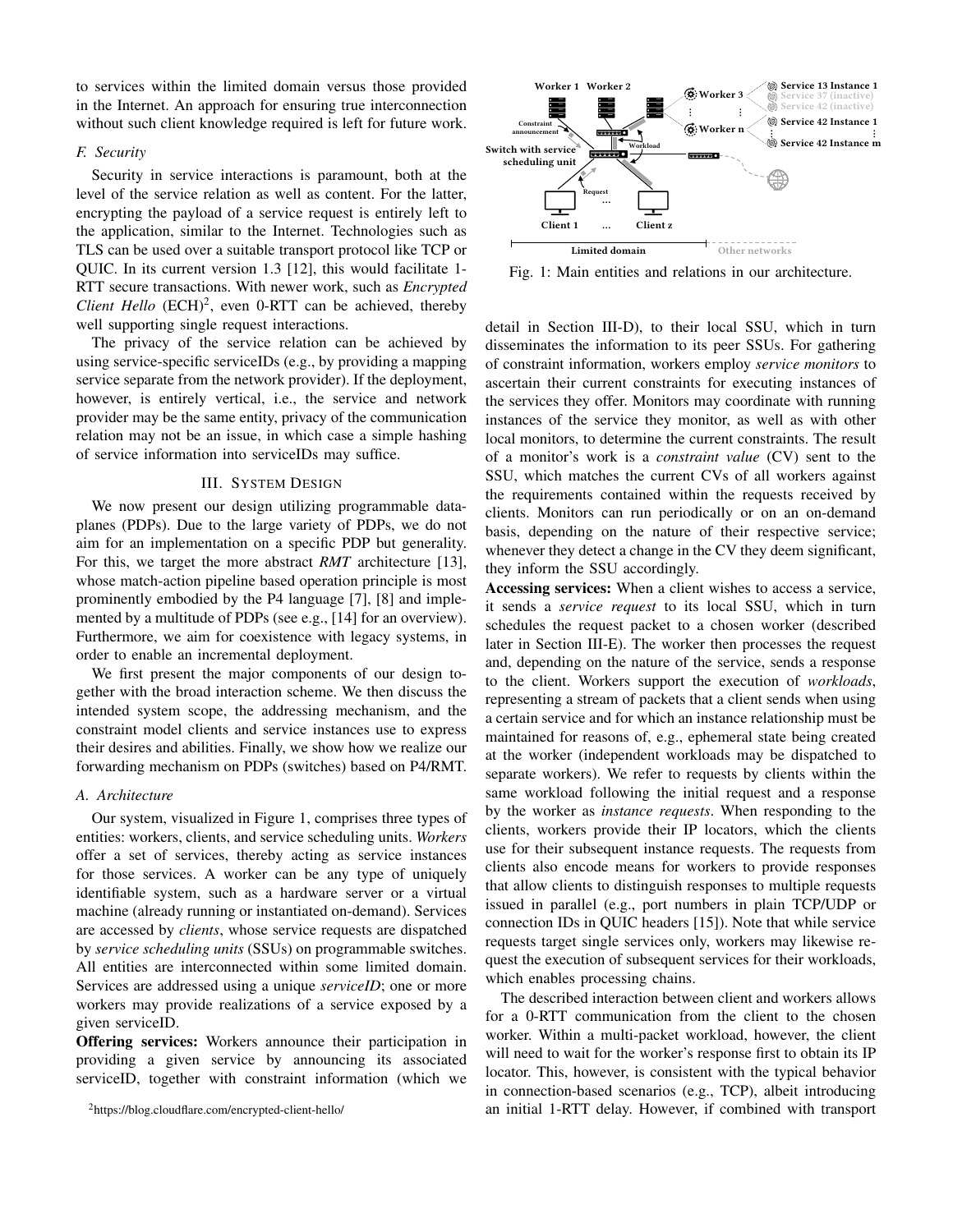layer security techniques, such 1-RTT handshakes are part of the security mechanisms anyway. Secure 0-RTT exchanges are possible e.g., via the approaches discussed in Section II-F, but we consider this future work for now.

## *B. Scope of System*

As indicated in Figure 1, we generally allow the entities in our system to be distributed over the limited domain in which our system is deployed . This means that clients and workers may not be directly attached to the switch running the SSU, and also that there may be both multiple paths between clients and workers, as well as multiple SSUs or intermediary switches that do not participate in our system. All service (and instance) requests would then be relayed towards the SSU without the need to change the behavior of intermediate systems, except for an eventual addition of appropriate prefixbased forwarding rules. We assume that the SSU information would be provided to the client and worker through suitable discovery protocols, such as DHCP.

This assumption leads us to an initial centralized scope of the limited domain system, with a single SSU dispatching incoming service requests. However, relying on a single SSU will lead to non-optimal paths since placing such SSU optimally in regards to all entities would require networks of small size. Hence, we foresee that multiple SSUs exist, possibly at every ingress point to the network.

This in turn requires that serviceIDs and constraint information, announced by workers to a specific SSU, are distributed to all other SSUs in the system. Such distribution of *routing information* could be realized using existing protocols and strategies such as OSPF [16], [17]. Depending on the network size, the nature of the constraints (e.g., those requiring frequent updates), as well as the number of services offered by workers, a flooding-based routing approach will not scale well. Fortunately, announcing constraints (and their operations) provides the opportunity for aggregation and suppression of announcements. For instance, considering a *min* operation on the announced CVs for some service, the announcement of *CV=5* after another worker already announced *CV=4* to the same SSU does not change the minimum of announced CVs and needs hence not be forwarded to other SSUs. The development of a routing protocol that would utilize such capability, however, is beyond the scope of this paper.

# *C. Addressing*

We utilize simple opaque binary identifiers of fixed size (unsigned integers) for our serviceIDs to limit the possible overhead in service requests and ease deployment of our solution. As those serviceIDs are opaque, client and service developers need to negotiate which serviceIDs to employ so that the service can be reached, while avoiding ID collisions with other services. Thus, either some entity within the limited domain needs to specify the serviceIDs to be used by clients and servers, or existing discovery/mapping mechanisms such as DHCP/BOOTP [18] or DNS can be employed, in turn relying on some assignment or mapping



Fig. 2: Constraint model for selecting service instances. Client demands (m, left) are matched against worker supply (right).

services to provide the right serviceID. The nature of our system does not prescribe lookups of serviceIDs to be repeated as long as the requested service does not change by some administrative or programmatic necessity, and hence these negotiation mechanisms constitute a negligible overhead.

This allows us to integrate requests from clients into the majority of existing system architectures. When employed within an IP-based realm, serviceIDs can e.g., be assigned per virtual subnets (as in CIDR [19]), with the SSU acting as the gateway into these subnets. The client then utilizes the IP address of the worker to which the service request was initially sent for issuing subsequent instance requests.

## *D. Constraint Model*

Workers and clients have service-specific *constraints* they impose on instances and workloads, e.g., the time they require for executing the requested functionality. We model this as matching the *demand* of clients (included in their request packets) against the *supply* from workers (announced as CVs) at the SSU. To simplify the scheduling process, we assume that the constraints on the client side do not change while a workload is being processed, i.e., clients determine their constraints at the moment they send their service request to the SSU, while for any subsequent packet of the same workload, the same worker is being used (i.e., instance affinity is maintained). Clients can declare new demands by issuing a new service request. We also leave handling changes in worker constraints during an ongoing workload to the involved applications since they are best positioned to do so.

Figure 2 shows the supported constraint-based operations. We allow both equality and relative comparisons of a client's demand *m* against either *exact* advertised CVs *c*, as well as against some aggregated values over all advertised CVs for a respective serviceID, specifically *avg*, *min*, *max*, the *sum* or the *reducing sum*. For the latter, the sum of the advertised constraints is reduced by the value *m* before forwarding, while new arriving CV values increase sum, which in combination allows for consumption-based scenarios. Our model also supports expressions like *choose the min/max over all advertised CVs* when a client sends the wildcard value  $\star$  in its service request. For each request, any worker with a CV satisfying the constraints of the client is a potential recipient.

As examples, the request " $m \leq 5$ " matches all workers with a CV  $\leq 5$ , " $\star == min$ " matches all workers that have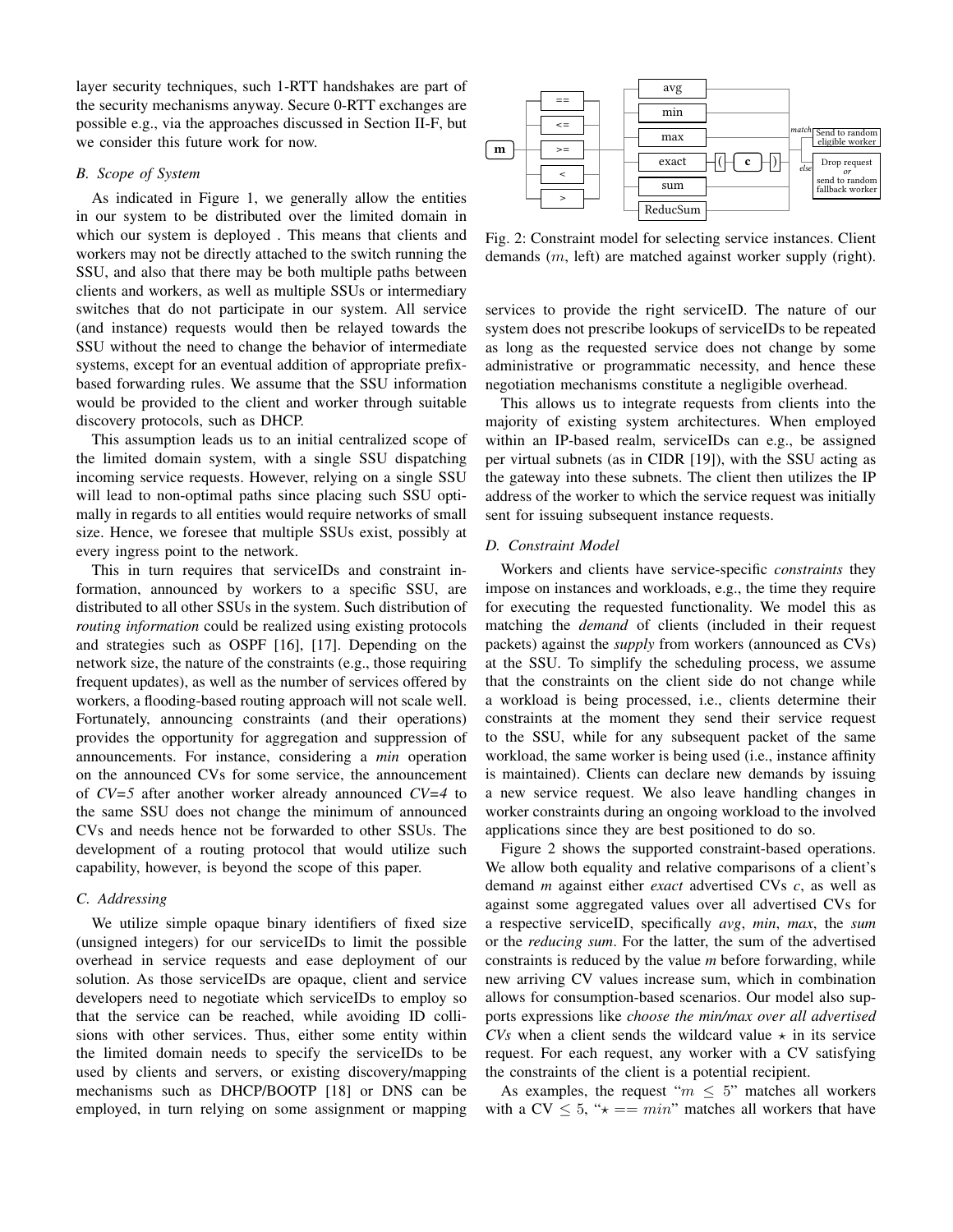

Fig. 3: Based on announcements from service monitors entities on the workers (left), the control plane of the service scheduling unit generates views of the current constraints (right) which allow the dataplane to schedule requests by clients to appropriate workers. (The figure shows the full information contained within EVT for this example, and excerpts for the other tables.)

advertised the current minimum CV, and " $m \geq min$ " matches any worker with the minimum CV as before, but only if that minimum is less or equal to *m*. Clients can instruct the SSU to either drop a request that cannot be satisfied (the SSU then informs the client using e.g., an ICMP message) or to choose a random worker as a fallback.

Note that metrics that contribute to constraints of a worker can differ largely between services and their exact meaning is determined only by the associated service. It is not necessary for other services or the SSU to understand the semantics that define the CV nor its operations. Our only requirement for clients'  $m$  values and worker's CVs is for them being fixed size unsigned integers. This eases implementation of the matching logic on the SSU, described in the next subsection.

We position our approach here as a baseline, supporting a single constraint value per service. However, our approach can be extended to provide a choice between more than one constraint, so that constraints which are hard to combine into one (e.g., worker latency vs. worker throughput) can be separately used. In this case, workers/clients would need to specify which *constraintID* they are targeting in their announcements/requests, and the tables in the SSU need to be amended by a column for the constraintID. However, *multidimensional* constraints are not supported since, as we will see in the following, restrictions concerning lookups and the handling of sets on the dataplane render multi-dimensional lookups on current PDPs very delicate without heavily involving the control plane in each decision. We therefore defer the support for such complex constraints to future work.

## *E. Scheduling Service Requests*

To implement our scheduling operations directly within the dataplane (DP), we utilize a combination of comparisons and table lookups. However, the capabilities of P4/RMT DPs with regard to table lookups are limited. Most notably, the structure of lookup keys (i.e., which columns to search) is predetermined at compile time, and tables may be accessed at most once for a packet passing through the match-action pipeline, making programmatic iterations through tables to find the best match impossible. Furthermore, lookups expressing arithmetic relations (e.g., " $key \geq x$ ") are not possible. Range lookups (" $key \in [a, b]$ ") are possible, but only the CP can define the bounds while the DP provides the key. In the following, we detail how we still achieve the desired variety of matchings between clients' requests and workers' offers.

Data structures: An overview of the major data structures involved in our approach is presented in Figure 3. First, all CVs received from workers are handed to the CP (left part of the figure) to save the contents in a *constraints table* (CT). To enable lookups on the DP, the CP then fills four tables accessible by the DP: *(1)* the *exact value table* (EVT), which groups workers with the same CVs together; *(2)* the *relative value table* (RVT), which groups workers of similar CVs together into buckets and employs P4/RMT *range* lookups<sup>3</sup>; (3) the *aggregation table* (AT), which provides meta-information on the received CVs (such as minimum, maximum, and average)<sup>4</sup>, and at last (4) the *worker set table* (WST), which stores the groups to which workers have been assigned in the EVT and RVT. The keys to ECT, RVT and AT are composed of the respective serviceID as well as the CV and/or an ID of the requested aggregated information (we address the WST later). This allows us to store all necessary values for all services within the same four structures.

Handling constraint updates from workers: The tables accessible to the DP are updated by the CP when a new CV is received from a worker. The required operations for updating known workers are straightforward: A new CV simply means replacing a single old entry in the EVT, touching the previous and new buckets/groups in the RVT/WST, and performing some minor calculations with the help of the CT to update the meta-values in the AT. Most PDPs support changes to a limited number of entries without interruption of the DP, and we expect modern CP implementations to be capable of handling hundreds of updates per second at least. In case the update rate of workers is high, the CP can also first use its CT to collect new announcements for a certain period, and

<sup>&</sup>lt;sup>3</sup>The EVT can also be represented within the RVT when ranges always comprise exactly one value, but often, PDPs put limits on the number of ranges in tables, so that we chose two distinct tables for increased scalability.

<sup>4</sup>The reducing sum additionally requires P4/RMT *registers*, which can be read and written from both CP and DP. We leave out the details and treat it like the other aggregation types in the following for simplicity.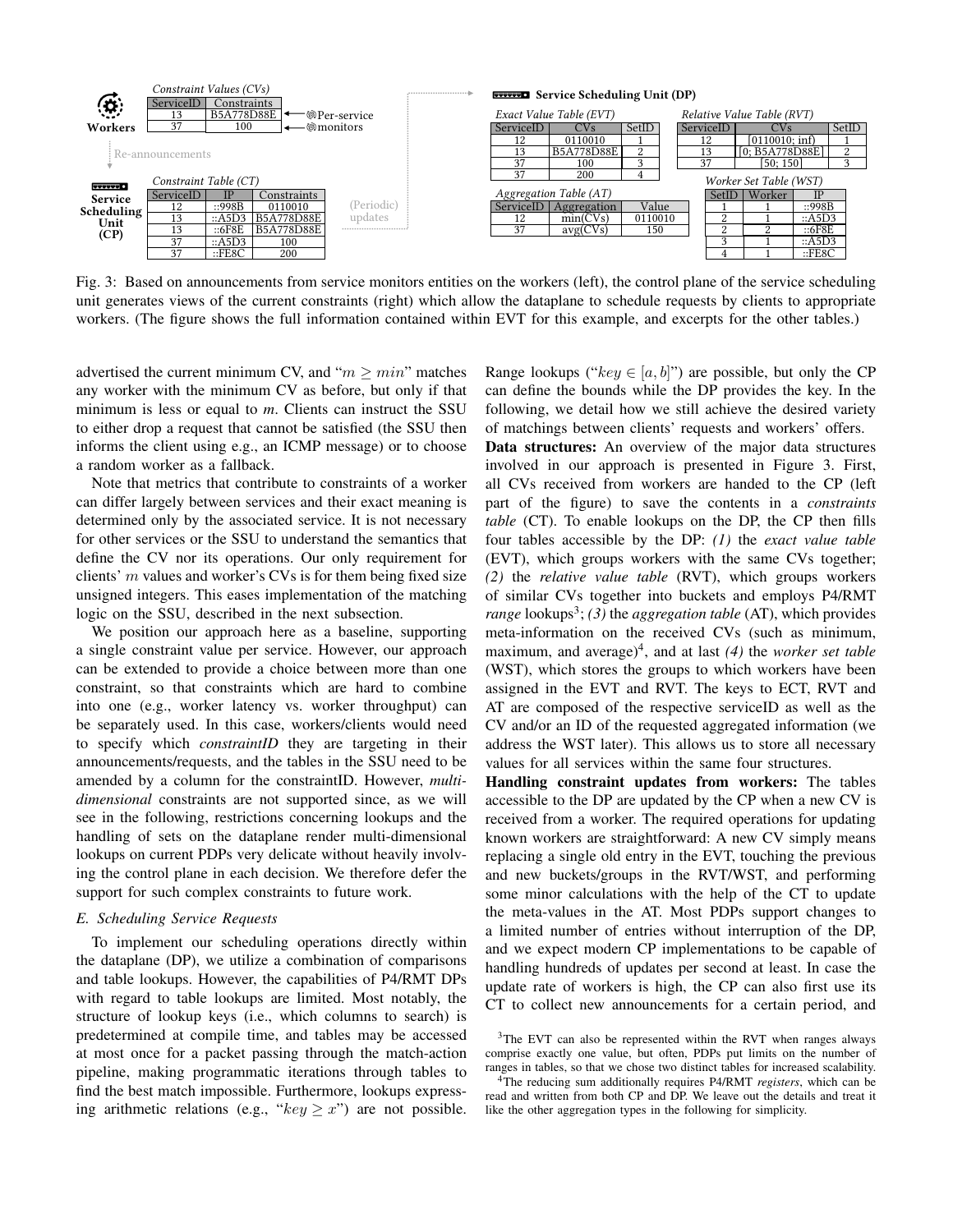

Fig. 4: Depending on the value, operator and comparison target in a request, the service scheduling unit uses different sequences of table lookups, comparisons and lookup value rewrites. A final semi-random lookup in the worker set table yields the IP of a worker able to satisfy the request.

then perform bulk updates of the tables in the DP. Our design in principle also allows that services and the SSU negotiate individual update rates, which would require coordinating with the authority managing the SSU; we defer this to future work. Matching requests and offers: Finding a matching worker for a client's request employs a sequence of lookups in the AT, EVT/RVT and WST against the constraint value sent by the client. As visible in Figure 4, the sequence differs depending on the type of comparison the client wishes the SSU to fulfill. While equality comparisons using the EVT are straightforward (the value contained within a client's request is directly used as part of the key), relative comparisons via the RVT require a different approach. As P4/RMT only allows matching against a single (exact) value in a table, we need to transform the request of the client into a format that allows us to emulate a relative lookup. We accomplish this by deriving a new lookup value based on the constraint value received from the client and the chosen relation. Our approach is based on the observation that when a client requests some worker satisfying a relation, then *any* worker with an announced CV to the left  $(\leq, <)$ or the right  $(\ge, >)$  of the value sent by the client will do the job. We consequently shift the received constraint value into the required direction, by subtracting or adding a random value<sup>5</sup> and capping the results at 0 and the maximum value for CVs, respectively (to stay within the bounds of the requested relation). The resulting value can then be used as the lookup value representing the requested relation in the RVT, and the random offset ensures a distribution of requests among the workers that fall into the value range of the relation. Note that the bounds of the ranges in the RVT need to cover the entire domain of possible CVs to guarantee that the lookups succeed; the maintenance overhead for the CP is proportional to the number of different CVs advertised by a service.

As indicated in the lower part of Figure 4, requests involving the meta-information contained within the AT require a lookup that precedes those in the EVT or RVT. By first performing a lookup on the respective meta-information in the AT, we can use the resulting value in lieu of a concrete value received from the client in the subsequent lookups in the other two tables. This on the one hand enables queries such as "any worker  $\geq \arg$ " (when following the first branch below the AT in the figure). On the other hand, it also allows us to compare the client's value against the aggregated value and only continue the scheduling process in case the comparison operation evaluates to *true* (second branch). This comparison can be expressed using unsigned integer operations, which are available on all but the most restrictive PDPs.

Choosing an eligible worker: Lookups to the EVT or RVT yield a set of workers all capable of satisfying a client's request, as well as the size of that set. P4/RMT requires sets to be represented via tables (sets are structures of varying lengths, which are not supported by the majority of current PDPs), and our lookup for a client's request is thus concluded by choosing an appropriate worker by performing a lookup in the WST. For this, we take the resulting worker set ID returned from the EVT/RVT lookup, and complete the lookup key by using a random number as the second part, capping the random numbers so that they do not surpass the size of the worker set. The result of this lookup (shown in the lower right of Figure 4) is the address of a unique worker capable of servicing the client's request, and we conclude our scheduling by forwarding the client's request accordingly. In case no suitable worker set is found and the client's request thus cannot be satisfied, the SSU either drops the request (informing the client accordingly) or chooses a random fallback worker among those generally available for the requested serviceID. Both actions require some additional operations (i.e., sending a failure message to the client and looking up the fallback worker, respectively), which are not detailed here for simplicity, but which can also be entirely executed on the DP.

## IV. ANALYSIS

We now analyze different aspects of our design, starting with security, then the impact on network latency compared to application-level solutions as well as the impact on service completion time compared to traditional approaches. We conclude with outlining the opportunities brought about by the realization of our mechanisms on programmable dataplanes.

## *A. Security*

Authentication: Clients and workers can continue to apply established authentication and validation mechanisms (e.g., PKI/X.509), as long as a notion of the serviceID used by the client to initially access the service is included within that process. Furthermore, constraint values sent from service monitors towards the SSU can be encrypted and authenticated as long as the control plane of the SSU has cryptographic capabilities, so that neither a spoofing of service states nor a participation as an unsolicited worker is possible in our system.

Security of discovery: As we utilize mechanisms, such as the DNS or other mapping services, for the management and

<sup>5</sup>Random number generators are not defined by P4/RMT *per se*, but most PDPs include one for use on the DP.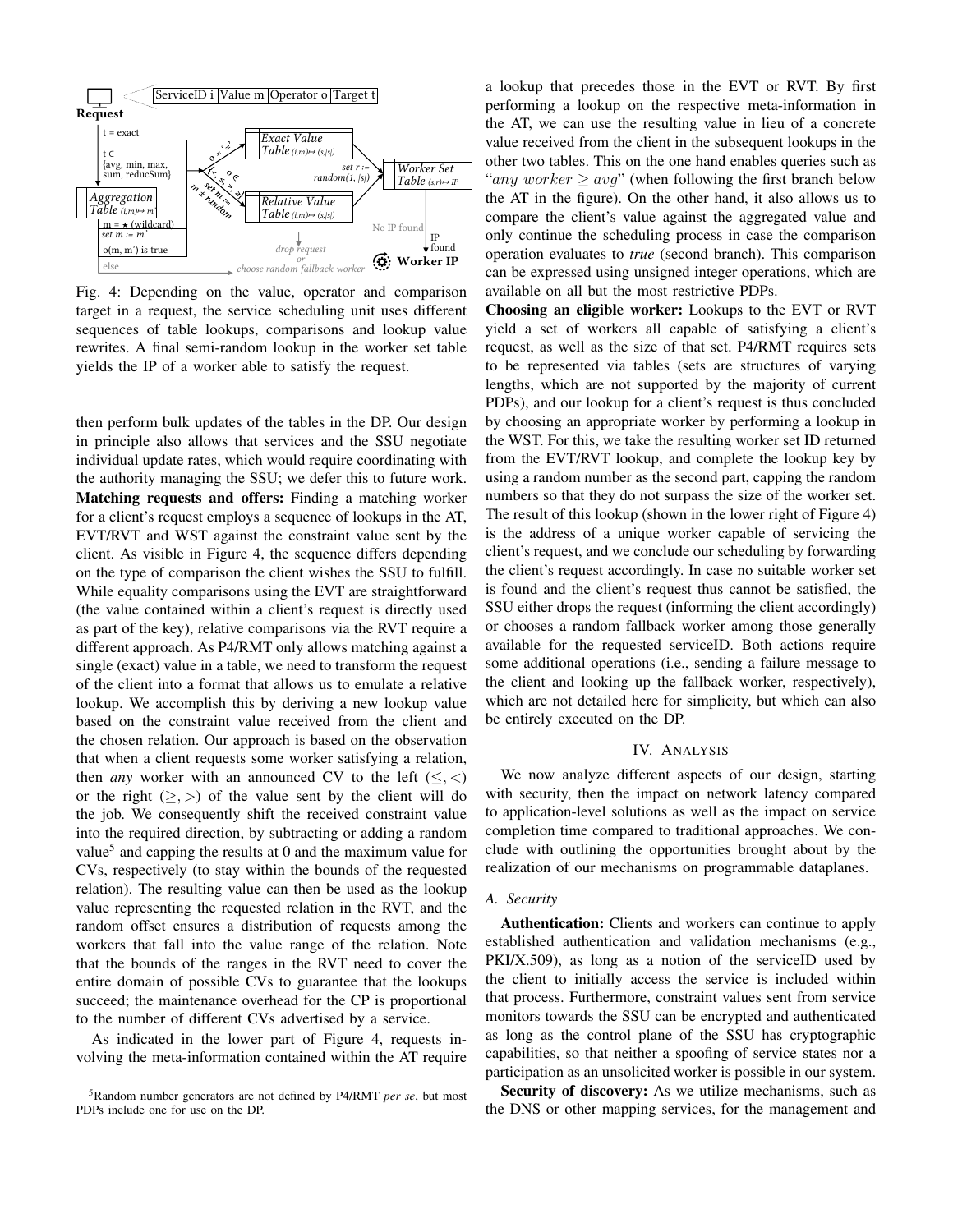discovery of available services and serviceIDs, the security of this part of our design is equal to that of these mechanisms.

Endpoint security: As we expect the workers and installed service applications to be benign (since the limited domain controls their setup), there are also no adverse effects conceivable from running multiple services on the same machine.

Dataplane security: As most PDPs currently do not have cryptographic capabilities on the dataplane, requests from clients for the mean time cannot be encrypted or authenticated, so that fingerprinting and eavesdropping attacks on serviceIDs and the requested capabilities of workers by clients are possible. However, this restriction is not imposed by our design; once cryptography becomes possible on the dataplane, a suitable decryption and authenticity validation (or a check for access rights of the client to the requested service) can preclude the other scheduling steps. Until such functionality is largely available, the opaqueness of serviceIDs and CVs at least hampers eavesdroppers from gaining instant knowledge.

## *B. Network latency*

To capture the impact of network latency on our design versus traditional approaches, we investigate the differences in Figure 5. Here, we model a simple network in  $SimPy<sup>6</sup>$ using different latency distributions and show the combined latency of 10 000 random samples. The network consists of a low latency wireless link (e.g., 5G) followed by a central router at which a directory service, a load-balancer, and all actual services are connected. We model the wireless link with a constant delay of 5ms plus an exponentially distributed delay with a mean of 2.5ms, the rest are modeled by normal distributions. Our model assumes an average 1ms of delay to pass through the router to any connected entity and 500µs to perform any action (e.g., lookup) both with a very small variance. We compare the time it takes a client to receive a first meaningful byte from a service with our service-based routing employed at the central router to a traditional model that first requests a mapping to a service from a central directory (e.g., DNS), waits for the result and subsequently requests the service. Additionally, we show the impact of having to go through another indirection step after the directory discovery when an application-load balancer is involved; both cases can be handled by service-based routing.

What the figure shows and what is expected is that when employing service-based routing at the central router, we save additional roundtrips. Here, latency gains for the service-based routing primarily stem from not having to traverse the wireless link as often as the traditional approaches. While these gains of course diminish over the course of the duration of a workload, they are especially important for short-lived encounters.

## *C. Service latency*

For the impact on service latency when utilizing a distributed set of workers, we consider the following scenario. A number *n* of clients send service requests to a number *k*





Fig. 5: Expected gains for network latency. Simulation results show that service-based forwarding can significantly cut time to first byte retrieval latencies.



Fig. 6: Mean wait times for CDN and service-based access model with increasing number of clients. Solid lines are simulated results, with shaded areas as standard deviation. Dashed lines are analytical results.

of workers. We assume for simplicity that the clients are all connected to the same SSU.

We distinguish two affinity models. In the first, a random server is selected and the client maintains affinity throughout the scenario. This is reminiscent of situations where clients are assigned CDN servers, e.g., based on an initial load balancing decision, and remain connected to the respective servers for the entire workload. We hence call this the *CDN model*. In our second model, we fully utilize the routing level decision to send a service request to any worker, i.e., the affinity here is that of a single request; we term this model *service-based*. A typical use case that would exhibit such behavior is the retrieval of chunk-based data from workers, such as graphic or video assets in gaming or over-the-top video scenarios.

To ground our simulation results, we abstract the first model through an *M/M/1* queueing model with *n/k* clients accessing the single server, i.e., clients will be distributed equally across all available servers (but continue to be served from the assigned one). Our service-based model can be abstracted through an *M/M/k* queueing model where all *n* clients will access the *k* servers of the system.

Figure 6 shows the results for our simulation with the solid lines showing the mean waiting time for a total of 1 million requests coming from an increasing number of clients, together with its standard deviation (shaded area). We utilize an interarrival time for the packet requests of *10s* by each client and